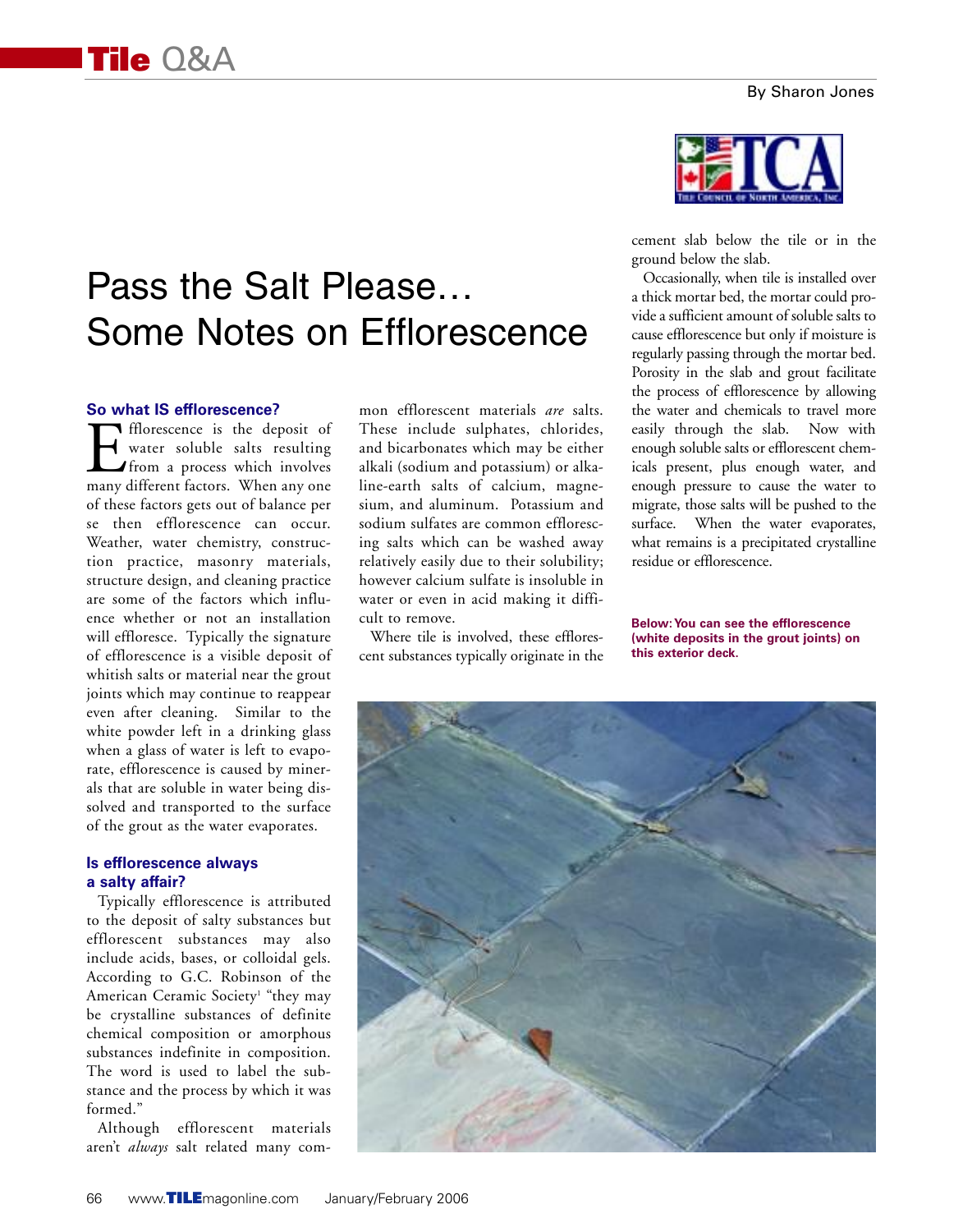## **Where does the water come from?**

Similar to the glass of water analogy, it takes a lot of water to dissolve enough minerals to be noticeable. Typically, cleaning does not provide enough water to cause efflorescence. Even saturating the grout joints with water during periodic cleaning generally does not cause efflorescence.

In exterior installations over concrete, rain can cause efflorescence over time when other conditions are right especially with poorly compacted or porous grout.

More commonly, there can be moisture in the ground below the slab that is always evaporating. Even when a vapor membrane is installed below the slab, penetrations in the membrane may allow sufficient moisture to cause efflorescence. This moisture, invisible to eye, is steadily traveling through the slab, the tile cement, and the grout. And, as stated above, more efflorescence may be observed if the concrete and grout are more porous.

### **How do I minimize efflorescence?**

There are generally effective ways to minimize this problem before tiling and some less effective options after the tile is in place.

Before tiling, if regular vapor migration is detected, remedial steps should be considered before tiling. This usually requires an assessment of the sources of moisture and other trades to effect the remediation. Reportedly, some manufacturers of anti-fracture membranes and/or uncoupling systems have effective systems for dealing with moisture migration up to specified limits. Also, there are companies that sell coatings claimed to reduce moisture migration however, these may interfere with the ability of the tile cement to bond to the substrate and should only be used if both the manufacturer of the tile cement and the manufacturer of the coating will warranty the installation system.

After tiling, sealing the grout with a penetrating vapor permeable sealer may help retard the rate of evaporation. Note, some caution must be observed in selecting the sealer - topical sealers (acrylic sealers) which coat the grout joint and are not vapor permeable may turn white from reactions between the acrylic and moisture - this is not efflorescence. Rather this is similar to the

whitish haze seen with floor wax when it is applied to a damp surface.

## **Now that it's here, how do I get rid of the stuff?**

Generally efflorescence is removed with an acid. However, grout manufacturers do not advocate the use of acids



**Circle 60 on Information Card**